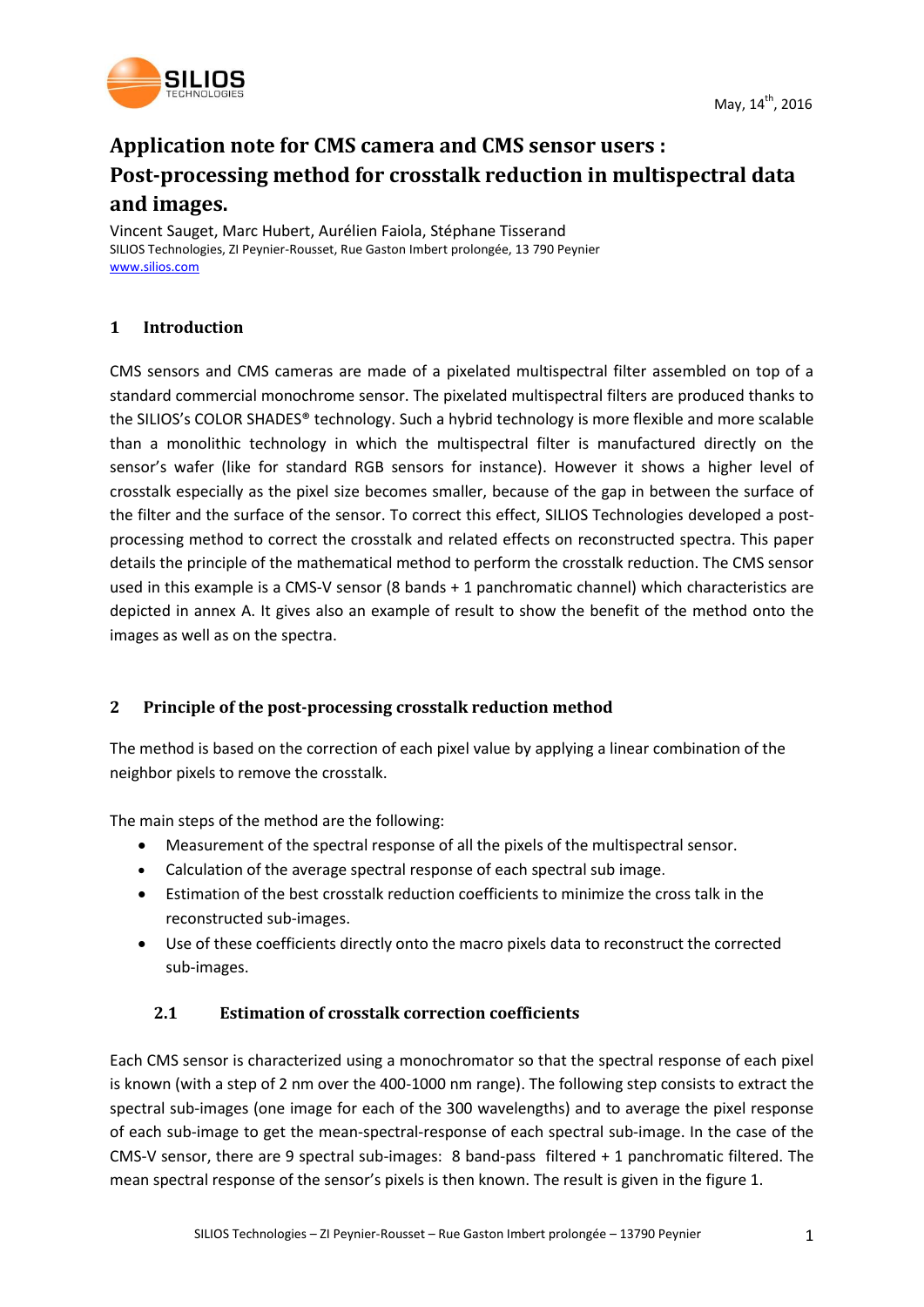



*Figure 1: mean spectral response of the 8 spectral sub-images*

The second step consists to define target spectral response (ideal response) for each spectral subimage. We choose Gaussian functions specifying their central wavelengths and widths. The panchromatic channel is not corrected.



*Figure 2: target spectral responses for the 8 spectral sub-images*

Then we estimate the 81 linear coefficients (9x9) to reconstruct the spectral channels from the mean spectral responses of the spectral sub-images (we use the Generalized Reduced Gradient method). Finally, we apply these coefficients to the mean spectral response of spectral sub-images.



*Figure 3: corrected spectral responses for the 8 spectral sub-images*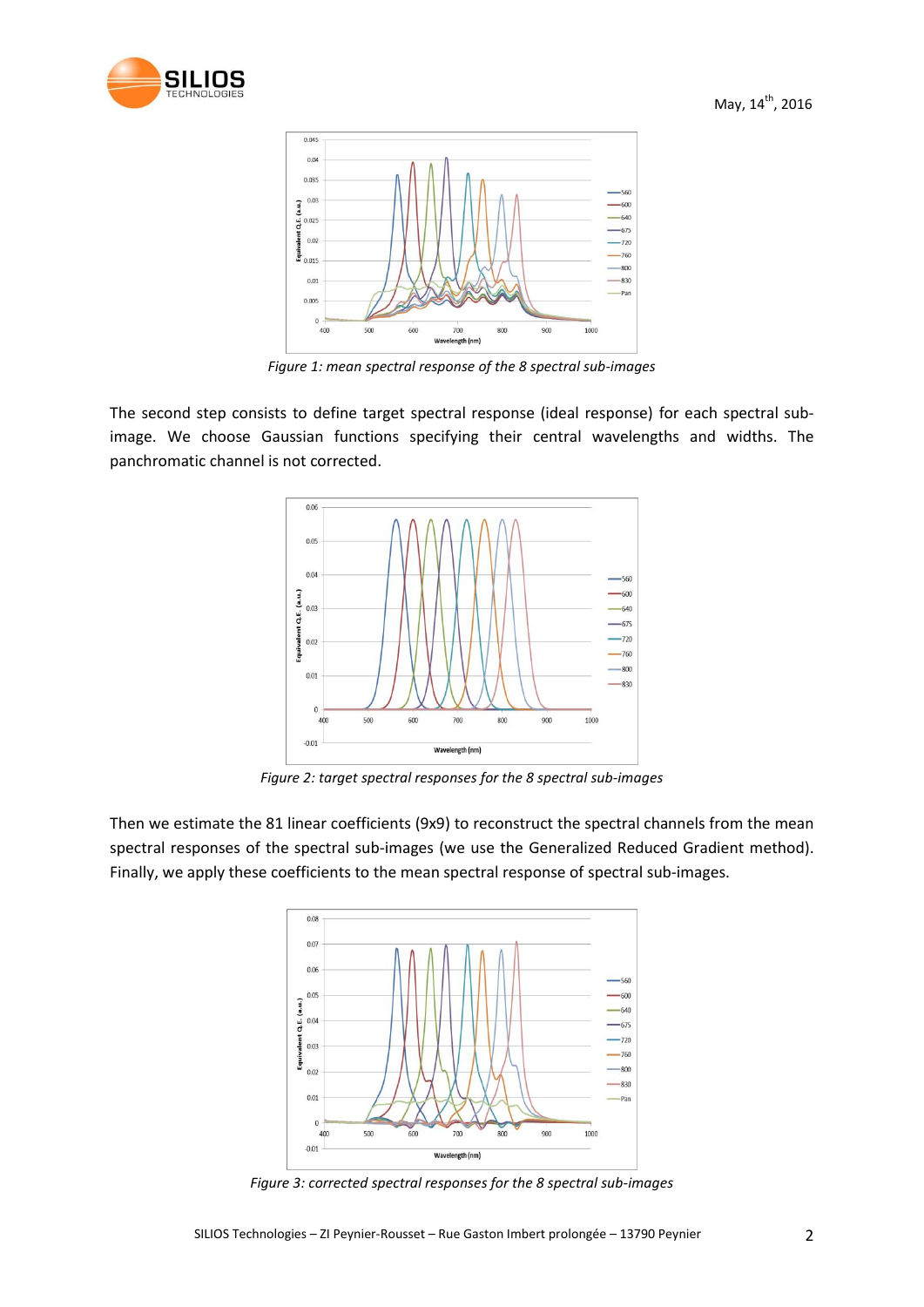

#### **2.2 Method verification**

In this section, we detail mathematically the method and we verify it.

| $Fr(\lambda)$     | is the optical Flux                                                                    |
|-------------------|----------------------------------------------------------------------------------------|
| $QE_i(\lambda)$   | is the Quantum Efficiency of a pixel filtered with the filter $i$                      |
| $QEreci(\lambda)$ | is the Quantum Efficiency of a so-called "virtual pixel" filtered by the reconstructed |
|                   | filter <i>i</i>                                                                        |
| $P_i$             | is the response of a pixel filtered with the filter $i$                                |
| $Prec_i$          | is the response of a "virtual pixel" filtered with the reconstructed filter i          |

Let assume the following points:

- The optical flux is considered to be the same in all the 9 pixels of a macro pixel (3x3 pixels).
- Noises are negligible.
- The response of the pixels is linear (no saturation and no correction like antiblooming, gamma, etc.)
- The response of the optical filters is linear and only wavelength dependent.

We construct  $QErec_i(\lambda)$  as linear combination of the  $QE_i(\lambda)$  weighted by the crosstalk correction coefficients  $\mathcal{C}\mathcal{C}_{ij}$ :

 $QErec_i(\lambda) = \sum_i CC_{ii} \times QE_i(\lambda)$ 

The response of a pixel  $i$  is given by the equation:

$$
P_i = \int_{\lambda} Fr(\lambda) \times QE_i(\lambda) d\lambda
$$

The response of a virtual pixel  $i$  is given by the equation:

$$
Prec_i = \int_{\lambda} Fr(\lambda) \times QErec_i(\lambda) d\lambda
$$

The following calculation shows that, in the same manner that we can apply the crosstalk correction coefficient to the real filters to reconstruct crosstalk-free virtual filters, we can apply these coefficients to the pixel values (within a macro pixel) to reconstruct crosstalk-free virtual pixel values.

We develop the expression of  $Prec_i$ :

$$
Prec_i = \int_{\lambda} Fr(\lambda) \times QErec_i(\lambda) d\lambda
$$
  
\n
$$
Prec_i = \int_{\lambda} Fr(\lambda) \times (\sum_{j} CC_{ij} \times QE_j(\lambda)) d\lambda
$$
 (replacement of  $QErec_i(\lambda)$  by its formula)  
\n
$$
Prec_i = \sum_{j} \{ CC_{ij} \int_{\lambda} Fr(\lambda) \times QE_j(\lambda) d\lambda \}
$$
 ( $CC_{ij}$  is independent of  $\lambda$ )

The equation of  $Prec_i$  is then:

 $Prec_i = \sum_i CC_{ii} * P_i$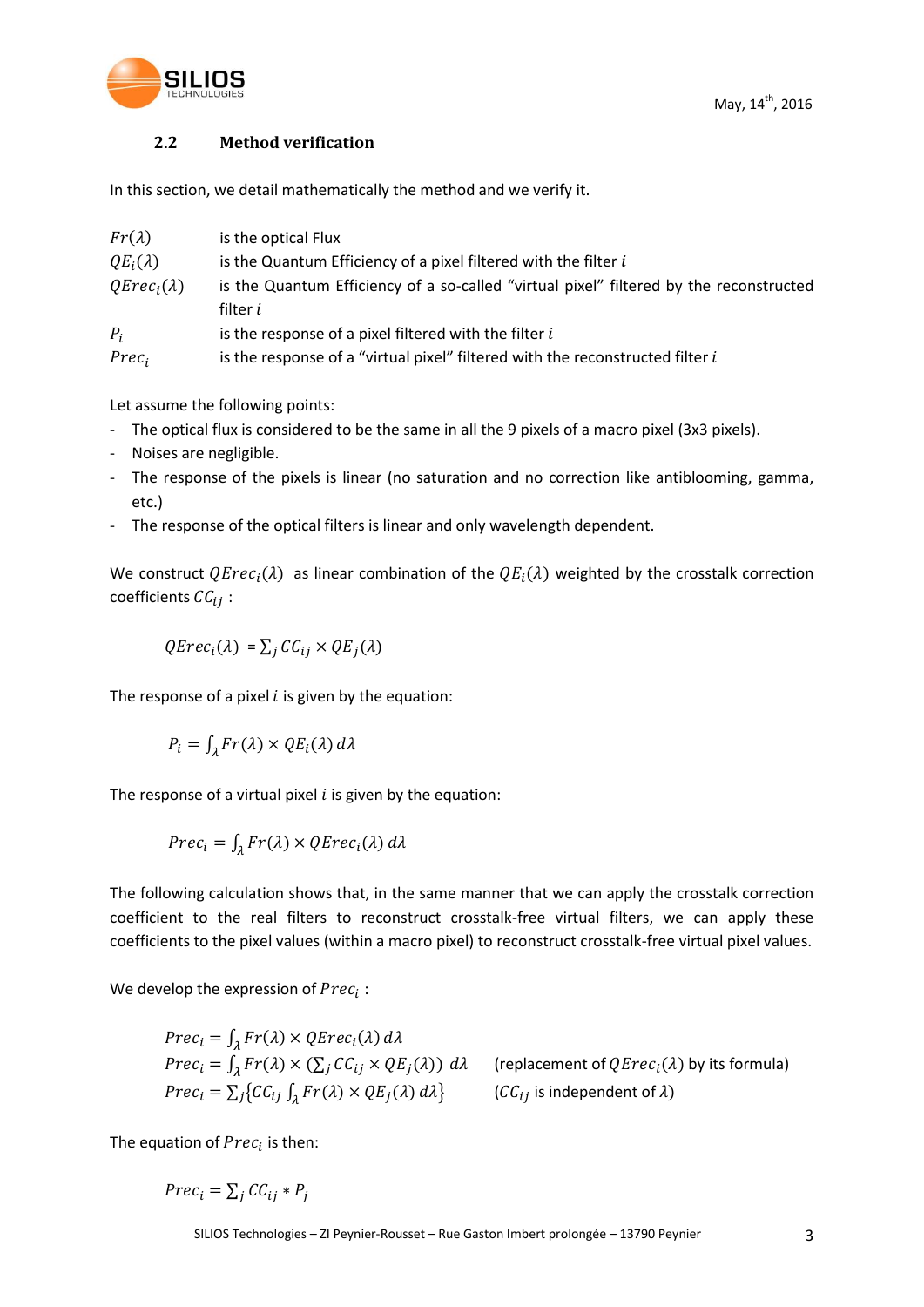

# **2.3 Application of the method**

To be independent of the illuminant, we preferably normalize the mean spectral responses of the spectral sub images and we apply the correction to normalized multispectral images.

The crosstalk correction coefficients can be represented by a square matrix. This square matrix has N lines and N columns, with N equals to the number of spectral sub-images. For the CMS-V sensor, the matrix is 9x9 sized.

|                | Prec1   | Prec <sub>2</sub> | Prec3   | Prec4   | Prec <sub>5</sub> | Prec6   | Prec7   | Prec8   | Prec9 |
|----------------|---------|-------------------|---------|---------|-------------------|---------|---------|---------|-------|
| P1             | 1.93    | 0.01              | $-0.15$ | $-0.09$ | $-0.20$           | 0.02    | 0.01    | $-0.16$ | 0.00  |
| P <sub>2</sub> | $-0.06$ | 1.82              | $-0.02$ | $-0.26$ | $-0.09$           | 0.02    | $-0.07$ | $-0.32$ | 0.00  |
| P <sub>3</sub> | $-0.19$ | 0.25              | 1.85    | $-0.04$ | $-0.19$           | $-0.11$ | $-0.30$ | $-0.13$ | 0.00  |
| P4             | $-0.09$ | $-0.22$           | 0.22    | 1.86    | $-0.24$           | $-0.37$ | $-0.16$ | $-0.13$ | 0.00  |
| P <sub>5</sub> | $-0.24$ | $-0.08$           | $-0.25$ | 0.02    | 2.13              | $-0.36$ | $-0.35$ | $-0.21$ | 0.00  |
| P <sub>6</sub> | $-0.13$ | $-0.09$           | $-0.14$ | $-0.38$ | 0.04              | 2.22    | $-0.50$ | $-0.60$ | 0.00  |
| P7             | $-0.19$ | $-0.17$           | $-0.28$ | $-0.19$ | $-0.38$           | 0.38    | 2.51    | $-0.19$ | 0.00  |
| P8             | $-0.33$ | $-0.26$           | $-0.21$ | $-0.20$ | $-0.30$           | $-0.65$ | 0.22    | 2.70    | 0.00  |
| P <sub>9</sub> | 0.30    | $-0.25$           | 0.01    | 0.30    | 0.26              | $-0.12$ | $-0.30$ | 0.03    | 1.00  |

*Table 1 : Example of crosstalk correction coefficient matrix for one particular sensor (CMS-V 1603001)*

When extracting the spectral sub-images from the raw image, the linear combination is applied to each pixel using the 9 pixel values of the corresponding macro pixel.

We give hereunder the example of a scene with vegetation (grass and trees) obtained with the CMS-V camera. Due to its spectrum sampling (550-830 nm), the camera CMS-V is particularly well-suited to detect the spectral signature of the chlorophyll. The picture 1 shows the visual interface of the SDK (Software Demo Kit) developed by SILIOS. The top-right image is the raw image (without any treatment). The bottom-left is a false color image, reconstructed from the 9 spectral sub-images (transformation of a 9 bands multispectral image into a RGB false color standard image). In the picture 1, no crosstalk correction is applied. The 9 band spectrum of the grass is given at the bottom right. The 8 first bars correspond to the 8 narrow spectral bands (from 550nm up to 830 nm) and the last one corresponds to the panchromatic sub-image.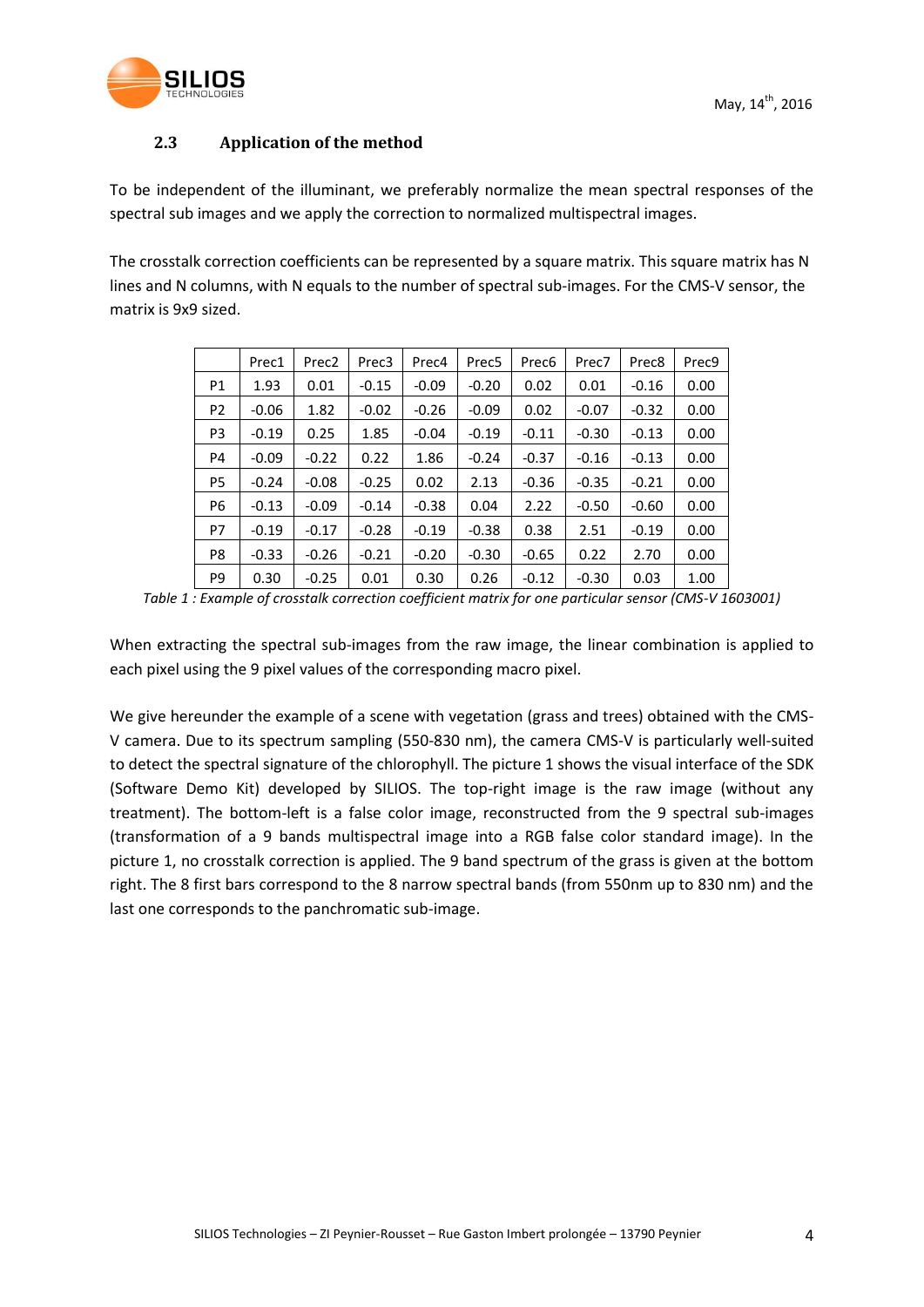

May, 14<sup>th</sup>, 2016

| Single band pictures Configuration InfCamera |                                   |                         | by SILIOS TECHNOLOGIES |     |         |    |    |         |    |   | V Raw Inage | <b>Dverlay</b> |                                                        |
|----------------------------------------------|-----------------------------------|-------------------------|------------------------|-----|---------|----|----|---------|----|---|-------------|----------------|--------------------------------------------------------|
| White balance                                | Channel nomalizer<br>Res. Channel |                         |                        |     |         |    |    |         |    |   |             | C Gray scale   | False color<br>Gamma<br>$-0$<br>$+100$ T + 1 + 2 + 1 + |
| Res. White<br>/ AffSingleBand                | nomakrer<br>Crosstak Corection    |                         |                        |     |         |    |    |         |    |   |             |                | Contraste<br>$\frac{1}{2}$<br>$+11111111111111$        |
| Temps intégration (ms) 37.78                 | <b>ANTIFICIAL</b><br>0.01         | \$6.62                  |                        |     |         |    |    |         |    |   |             |                | <b>UpLimit</b><br>0                                    |
| Nore Img/sec                                 | 15.00<br>alaik a d<br>0.50        | $10 - 10 = 10$<br>17.29 |                        |     |         |    |    |         |    |   |             |                | DownLimit<br>급                                         |
|                                              |                                   |                         | $250 +$<br>200         |     |         |    |    |         |    |   |             | NDVI           | V Spectre Recog.<br>Ref. Spectre                       |
|                                              |                                   |                         | 150                    | 119 |         |    |    | 112 111 |    |   | 119         | Freeze Video   | ExportENP                                              |
|                                              |                                   |                         | 100                    |     | $103 -$ | 95 | 95 |         | 97 | 剑 |             | Ext            | 2                                                      |
|                                              |                                   |                         | 50                     |     |         |    |    |         |    |   |             |                | <b>SILIOS</b>                                          |

*Picture 1: SDK graphic interface. Bottom: reconstructed false color image and grass spectrum before correction.*

The picture 2 shows the false color image and the spectrum of the grass after channel normalization. The normalization is made into a "white" object in the scene (see the red-cross). It can be also made outside of the scene during a preliminary step.



*Picture 2: SDK graphic interface. False color Image and grass spectrum after channels normalization.*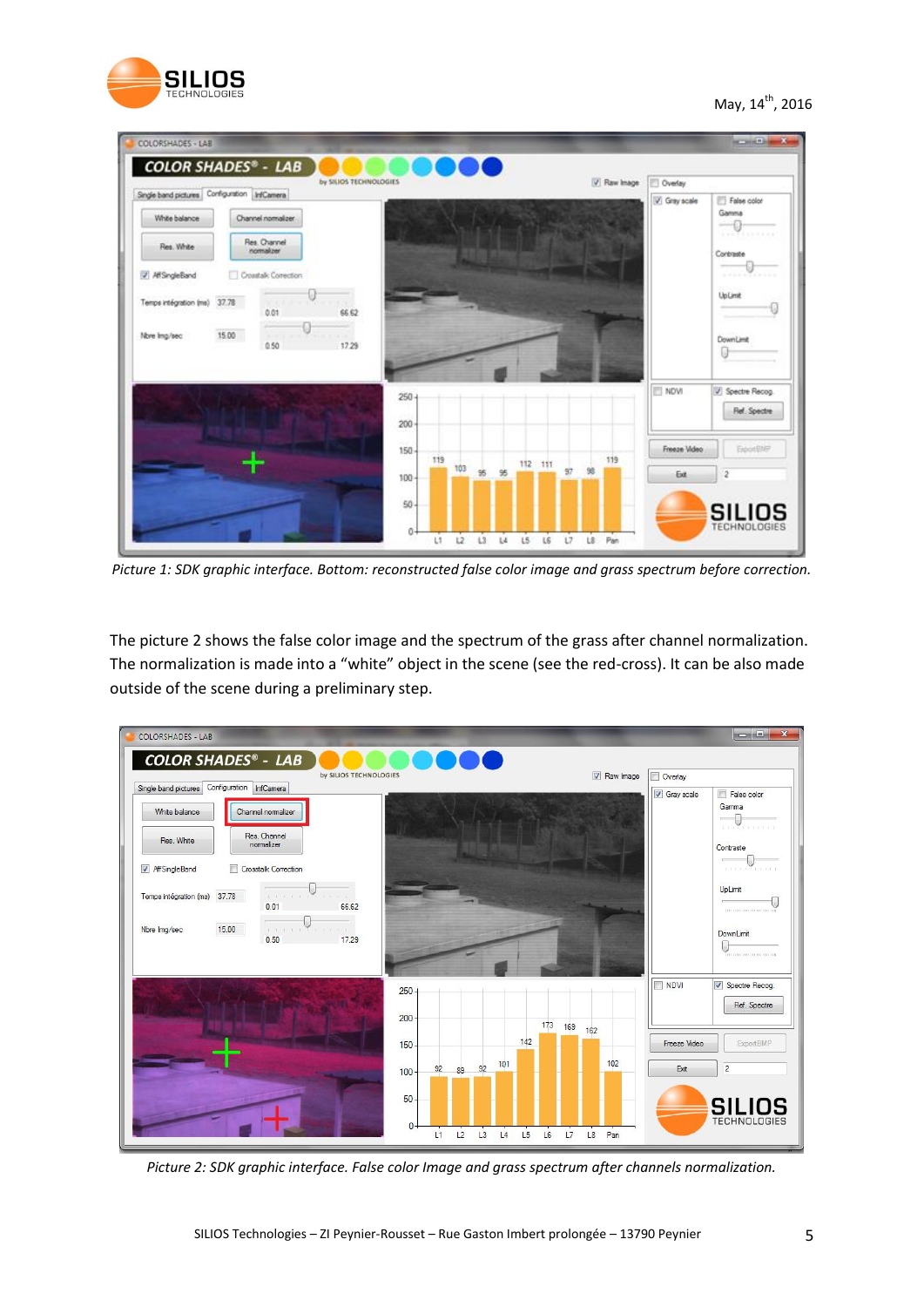

The picture 3 shows the false color image and the spectrum of the grass after crosstalk correction. The strong improvement in the false color image contrast can be seen. The spectrum of the grass is also highly improved. It shows clearly the high contrast in between the red channel and infra-red ones (called the "red-shift"). It shows also the classical contrast in between green and red channels.

| <b>COLORSHADES - LAB</b>                                                                                                                                       |                                                                                                  |                                                     |
|----------------------------------------------------------------------------------------------------------------------------------------------------------------|--------------------------------------------------------------------------------------------------|-----------------------------------------------------|
| <b>COLOR SHADES<sup>®</sup> - LAB</b><br>by SILIOS TECHNOLOGIES                                                                                                | Raw Image                                                                                        | Overlay                                             |
| Configuration InfCamera<br>Single band pictures<br>Channel normalizer<br>White balance<br>Res. Channel<br>Res. White                                           |                                                                                                  | Gray scale<br>False color<br>Gamma                  |
| nomalizer<br>Crosstalk Correction<br>AffSingleBand                                                                                                             |                                                                                                  | Contraste<br><b>CONTRACTOR</b><br><b>Up Limit</b>   |
| 37.78<br>Temps intégration (ms)<br>S and and acts and any<br>0.01<br>66.62<br>15.00<br>Nbre Img/sec<br>the most conservative conservative and<br>17.29<br>0.50 |                                                                                                  | minoning image<br>DownLimit<br>TO HOMESTED HOMEST   |
|                                                                                                                                                                | $250 +$<br>209<br>203<br>200<br>185                                                              | NDVI<br>Spectre Recog.<br>Ref. Spectre              |
|                                                                                                                                                                | 142<br>150<br>91<br>$100 -$<br>88<br>56<br>51                                                    | Freeze Video<br>ExportBMP<br>$\overline{3}$<br>Exit |
|                                                                                                                                                                | 50<br>32<br>$0 -$<br>L <sub>2</sub><br>L3<br>L <sub>5</sub><br>L8<br>L1<br>L6<br>L7<br>Pan<br>L4 | <b>SILIOS</b><br><b>TECHNOLOGIES</b>                |

*Picture 3: SDK graphic interface. False color Image and grass spectrum after crosstalk correction.*

# **2.4 Implementation**

To optimize the correction of the crosstalk in each produced sensor (or camera), SILIOS fully characterizes each of them and calculates their specific sets of coefficients. These coefficients are provided with each sensor or camera.

SILIOS provides a library (dll) allowing the user to apply the crosstalk correction method.

# **2.5 Uniformity consideration**

In the here-above described method, the multispectral sensor is considered to be perfectly uniform regarding the spectral behavior of the pixels (wavelength centering, transmission, band width, …). In most case the non-uniformities over the sensor surface are negligible compared to the required accuracy of the spectrum measurement. In such case, a common set of crosstalk correction parameters is used and applied to all the pixels of the image. However, in certain cases (for very precise measurement or for large surface sensors for instance) these non-uniformities can't be neglected. In these cases the same method can be applied by splitting the image into parcels. Each parcel is considered to be uniform and a specific set of crosstalk correction coefficients is determined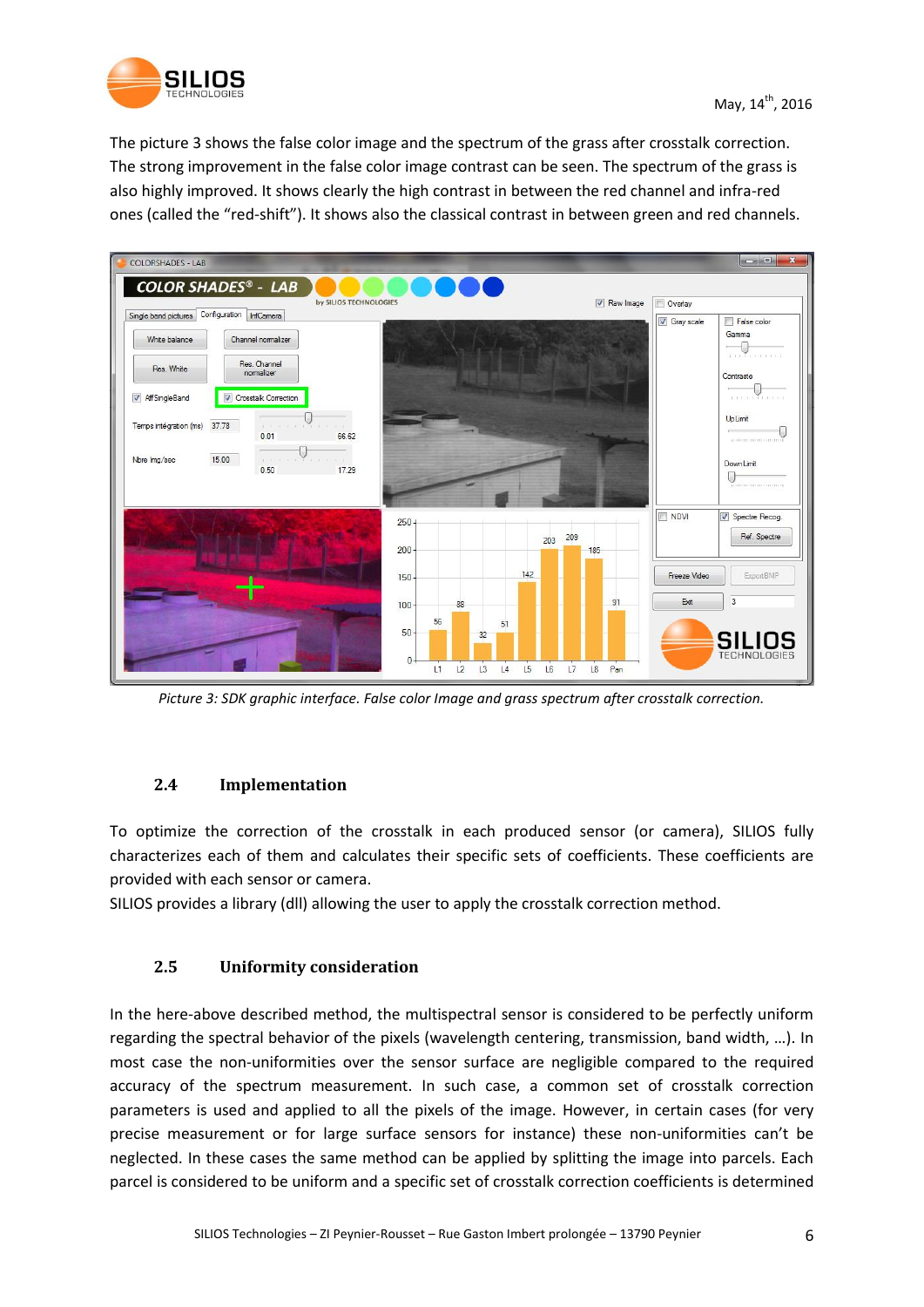

for each parcel. The size of the parcels can vary from the macro pixel size up to the image size. The parcels can be identical or can have different sizes and geometries. The process to be applied to each parcel is the same than the one described in this document for the full image.

#### **3 Conclusion**

The crosstalk correction method is a smart post-process treatment permitting a strong crosstalk reduction. It allows optimizing the image contrast and the local spectrum measurement. Its application provides data with negligible crosstalk pollution effects. Each sensor and camera is provided with its adapted set of coefficients allowing a perfect correction.